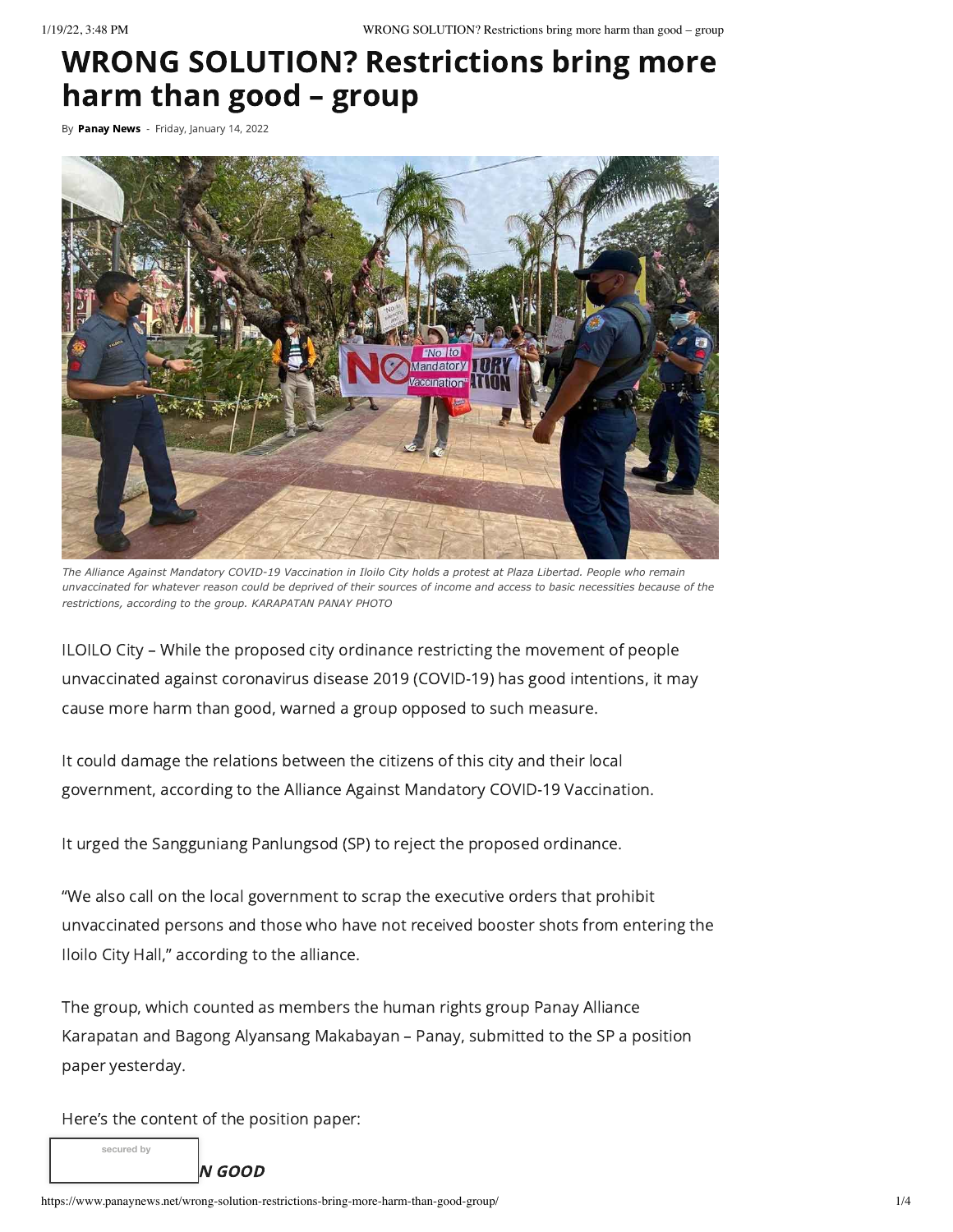For many months now, the government of Iloilo City has, by executive order, prohibited citizens who are unvaccinated for COVID-19 from entering the Iloilo City Hall, prompting some private establishments like stores, hotels, restaurants, bars and resorts to institute a similar restriction.

Recently, the office of the Iloilo City Mayor proposed <sup>a</sup> regulation ordinance to restrict the movement of unvaccinated persons when the city is placed under Alert Level 3 or higher.

Such an ordinance would gravely and adversely affect the daily lives of citizens who are unvaccinated for COVID-19. Subject to punishment, they can be prohibited from entering government and private offices, prevented from going to markets, malls, stores, restaurants, resorts, schools and churches and denied access to public transportation. It will be tantamount to <sup>a</sup> deprivation of their livelihoods, the inaccessibility of basic social services, and forced isolation in their homes.

Evidently, the Iloilo City government is bent on implementing such restrictions to put pressure on the citizens of Iloilo City to get vaccinated.

We respectfully manifest our opposition to such <sup>a</sup> city ordinance for the following reasons:

## 1. It would violate human rights and our Constitution

The restrictions in the proposed ordinance discriminate against those who are unvaccinated for COVID-19. It will violate their right to equal protection under the law, and, most importantly, their right to make informed choices in matters of personal health. These rights are guaranteed by international human rights conventions and by the 1987 Constitution.

Data, both domestically and abroad, have shown that vaccinated individuals may still be infected and spread COVID-19. This has likewise been acknowledged by the Department of Health and by vaccine-makers. There is, therefore, no basis to discriminate against or deprive unvaccinated persons of their basic civil rights.

The fact that the vast majority of new COVID-19 cases in Iloilo City, as well as in other major cities, were vaccinated persons, only shows that you cannot and should not discriminate against unvaccinated individuals.

titled to social services from the government and the enjoyment of

their basic rights. **secured by**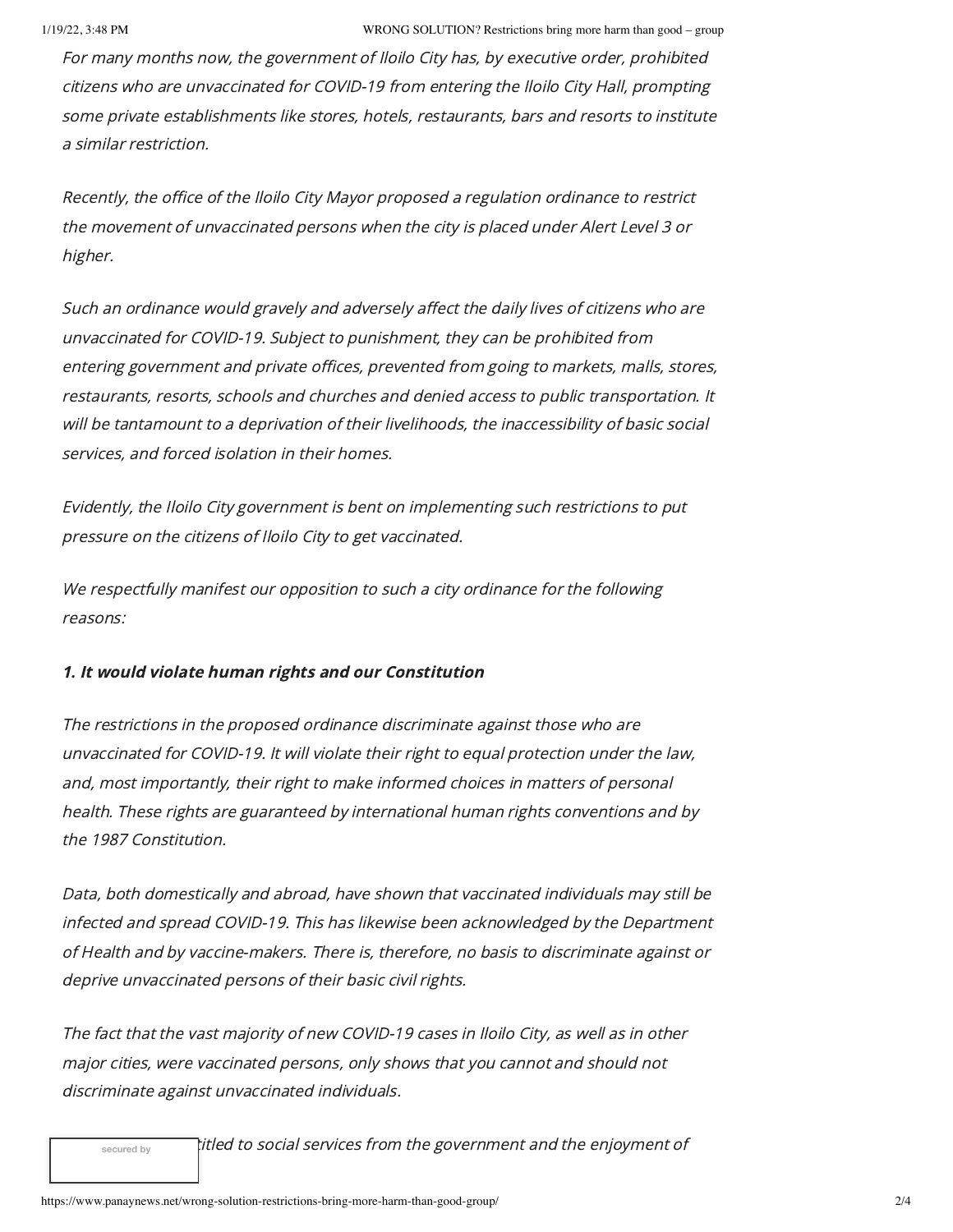#### 2. It is contrary to R.A. 11525

Republic Act (RA) No. 11525, or the COVID-19 Vaccination Program Act of 2021 states, in Section 12 (g) that "…vaccine cards shall not be considered as an additional mandatory requirement for educational, employment and other similar government transaction purposes."

RA 11525 itself prohibits discrimination against those who are unvaccinated. A local ordinance or regulation that does so would go against the very intent and mandate of the said law and, inevitably, be invalid.

#### 3. Vaccination must be done voluntarily

Forcing someone to have <sup>a</sup> foreign substance injected into his body is extremely intrusive. It must be done in <sup>a</sup> safe manner and only with the informed consent of the individual concerned.

We cannot discount or casually ignore the concerns of those who remain unvaccinated; nor should we ignore the trauma or potential impact <sup>a</sup> forceful approach may have on them.

Even the World Health Organization does not recommend vaccine mandates. Education and engagement should be the key in addressing vaccine hesitancy and in implementing any medical program.

A heavy-handed approach only creates discord and distrust.

#### 4. Discriminating against unvaccinated persons would cause grave harm

People who remain unvaccinated for whatever reason could be deprived of their sources of income and access to basic necessities because of the restrictions. This would result in hunger, loneliness and, ultimately, sickness. It will create the very problem sought to be addressed by this proposed measure.

## ALTERNATIVES

The alliance has proposed alternative steps to be taken by the city government. These are the following:

**secured by**